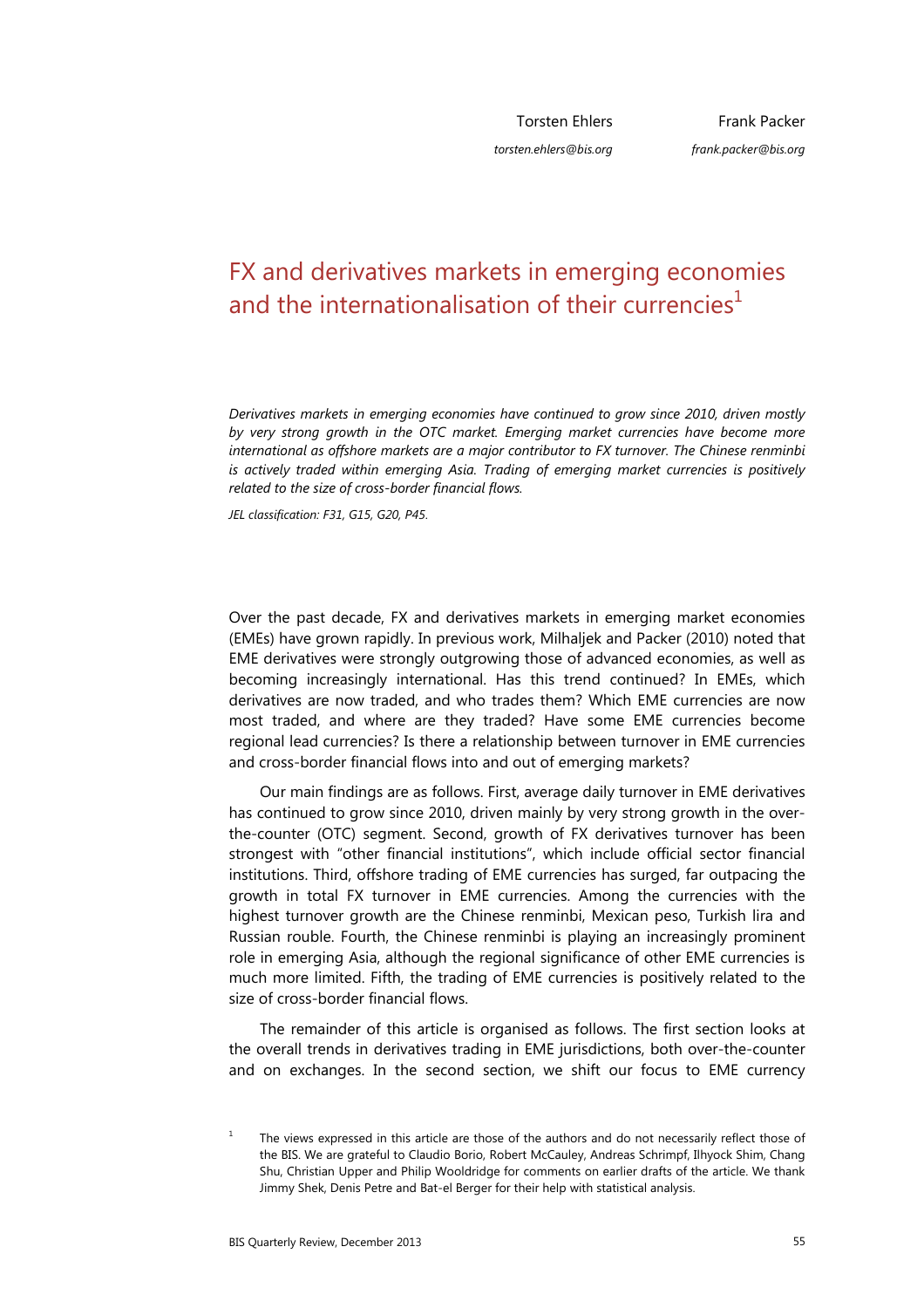trading, which goes well beyond the shores of the home economies. The third section analyses the link between financial flows and FX turnover in EME currencies. The final section concludes.

# The size and structure of derivatives markets in EMEs

Derivatives markets in EMEs remain small compared with those in advanced economies. Across the 32 EMEs for which data are available, average daily turnover in EME jurisdictions calculated on a "net-net" basis (ie correcting for both local and cross-border inter-dealer double-counting) was \$1.1 trillion in April 2013, which is around 4% of those countries' GDP, compared with \$10.3 trillion in advanced economies, or 24% of GDP (Graph 1).

The overall pace of growth exceeds that of advanced economies, although it remains rather modest at 13%. As discussed below, this reflects declining trading on EME exchanges; growth in OTC transactions has been strong. Another caveat to keep in mind is that trading in emerging market jurisdictions accounts for only a part of trading in EME derivatives owing to active offshore trading.

Derivatives turnover in EME jurisdictions tends to be more concentrated in the exchange rate segment. FX derivatives account for just over half of total daily turnover, and equity and interest rate instruments for around one fifth each. By contrast, derivatives in advanced economies are used for the most part to trade interest rate risk (around 66% of overall turnover) with FX and equity market derivatives turnover accounting for only 28% and 6%, respectively. The smaller role of interest rate derivatives in EMEs likely reflects the lesser depth and liquidity of



Derivatives turnover in advanced and emerging markets $1$ 

 $^1$  OTC derivatives are adjusted for local and cross-border inter-dealer double-counting (ie "net-net" basis). OTC derivatives comprise FX derivatives and interest rate derivatives; exchange-traded derivatives comprise FX derivatives, interest rate derivatives and equity-linked derivatives. The Triennial Survey does not cover risk categories other than foreign exchange and interest rates.

Sources: Triennial Central Bank Survey; FOW TRADEdata; Futures Industry Association; various futures and options exchanges.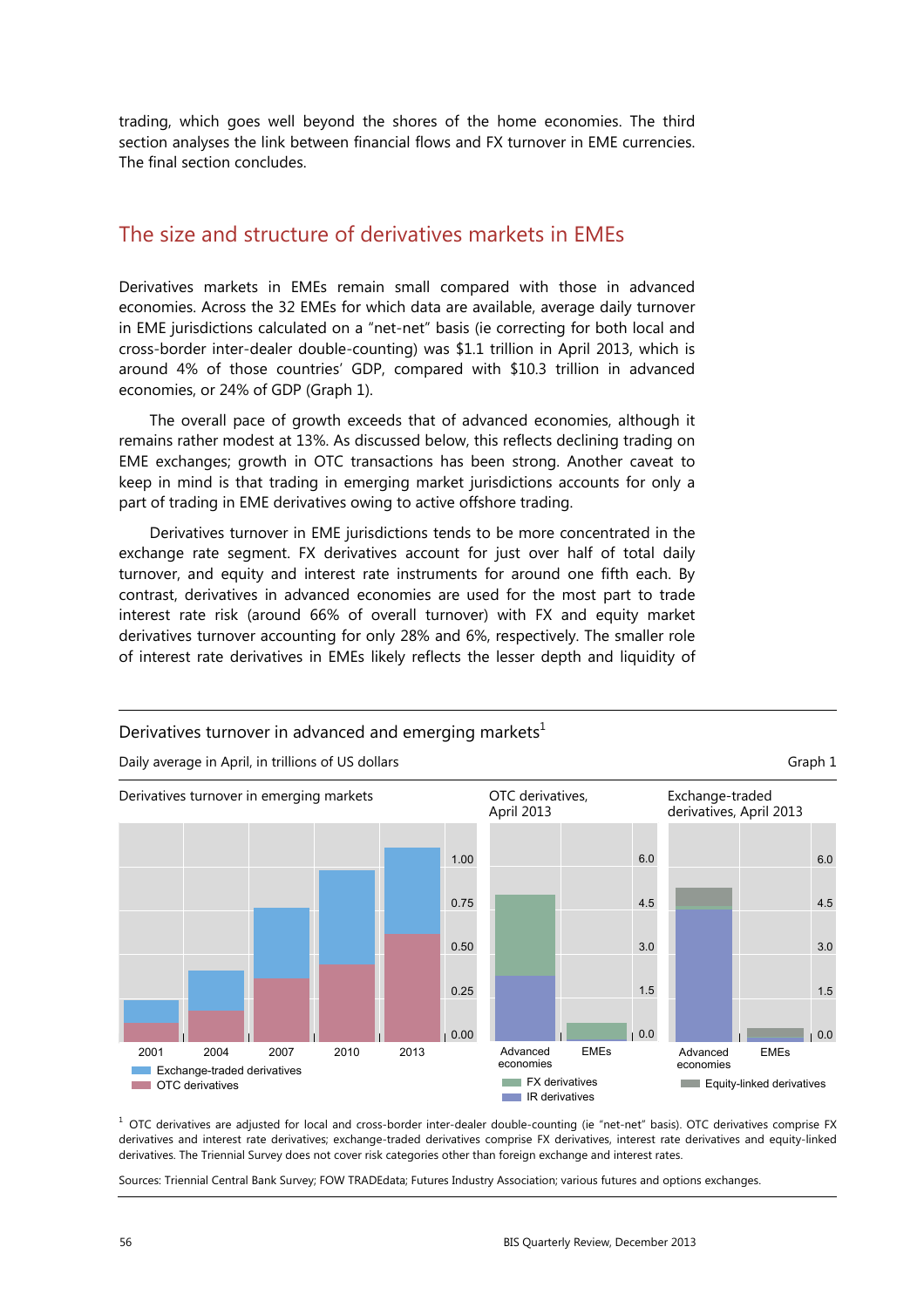their bond and money markets, together with the greater relevance of exchange rate risk for many EME economies.

OTC derivatives appear to play a bigger role in EMEs than exchange-traded derivatives. Around 56% of the derivatives are traded over the counter in emerging markets, relative to a ratio of less than one half traded over the counter in advanced economies.<sup>2</sup> This ratio of OTC to total derivatives transactions continues to rise in EMEs; for the remainder of the paper, we will focus on developments in OTC derivatives markets as well as FX spot markets.

### OTC FX derivatives markets

Growth in OTC FX derivatives turnover in emerging market economies has been very strong in recent years. Turnover rose from \$380 billion to \$535 billion, or by more than 40% over the period 2010–13 (Table 1). Growth has been considerable across the entire range of instruments, including outright forwards (45%), FX swaps (35%), currency swaps (29%) and options (102%). In each of these instruments, growth in turnover was greater than in advanced economy markets.

The OTC markets' growth in FX derivatives – at 41% over the 2010–13 period – far exceeds the growth in FX spot market turnover (17%). FX derivatives transactions constituted 69% of all OTC FX transactions during the survey period of 2013, compared with 65% in 2010, and 61% in 2007. The share of FX derivatives in OTC FX market turnover is now significantly higher (and spot turnover significantly lower) than the corresponding shares in advanced economies.

### OTC FX market turnover in emerging market jurisdictions – by instrument

Daily average in April<sup>1</sup> Table 1

|                            | 2007  | 2010                      | 2013  | Growth<br>2010-13 | Contribution to<br>FX market<br>growth in EMEs market 2013<br>2010-13 | Share in<br>EME FX | Share in<br>advanced<br>economies<br>2013 |
|----------------------------|-------|---------------------------|-------|-------------------|-----------------------------------------------------------------------|--------------------|-------------------------------------------|
|                            |       | In billions of US dollars |       |                   |                                                                       |                    |                                           |
| <b>FX</b> derivatives      | 299.2 | 380.3                     | 535.5 | 40.8              | 26.6                                                                  | 69.3               | 60.4                                      |
| Outright forwards          | 46.7  | 73.0                      | 105.8 | 45.0              | 5.6<br>13.7                                                           |                    | 12.6                                      |
| FX swaps                   | 230.6 | 276.8                     | 373.0 | 34.8              | 16.5                                                                  | 48.3               | 40.6                                      |
| Currency swaps             | 4.0   | 6.8                       | 8.8   | 29.4              | 0.3<br>1.1                                                            |                    | 1.0                                       |
| Options and other products | 17.8  | 23.8                      | 47.9  | 101.8             | 6.2<br>4.1                                                            |                    | 6.3                                       |
| Spot                       | 187.9 | 202.8                     | 236.8 | 16.8              | 5.8                                                                   | 30.7               | 39.6                                      |
| Derivatives-to-spot ratio: |       |                           |       |                   |                                                                       |                    |                                           |
| Emerging market economies  | 1.6   | 1.9                       | 2.3   |                   |                                                                       |                    |                                           |
| Advanced economies         | 2.5   | 1.6                       | 1.5   |                   |                                                                       |                    |                                           |

 $1$  Adjusted for local and cross-border inter-dealer double-counting (ie "net-net" basis).

Sources: Triennial Central Bank Survey; BIS calculations.

 $\overline{2}$  This may be due to partial coverage of emerging market economies in the BIS exchange-traded derivatives data.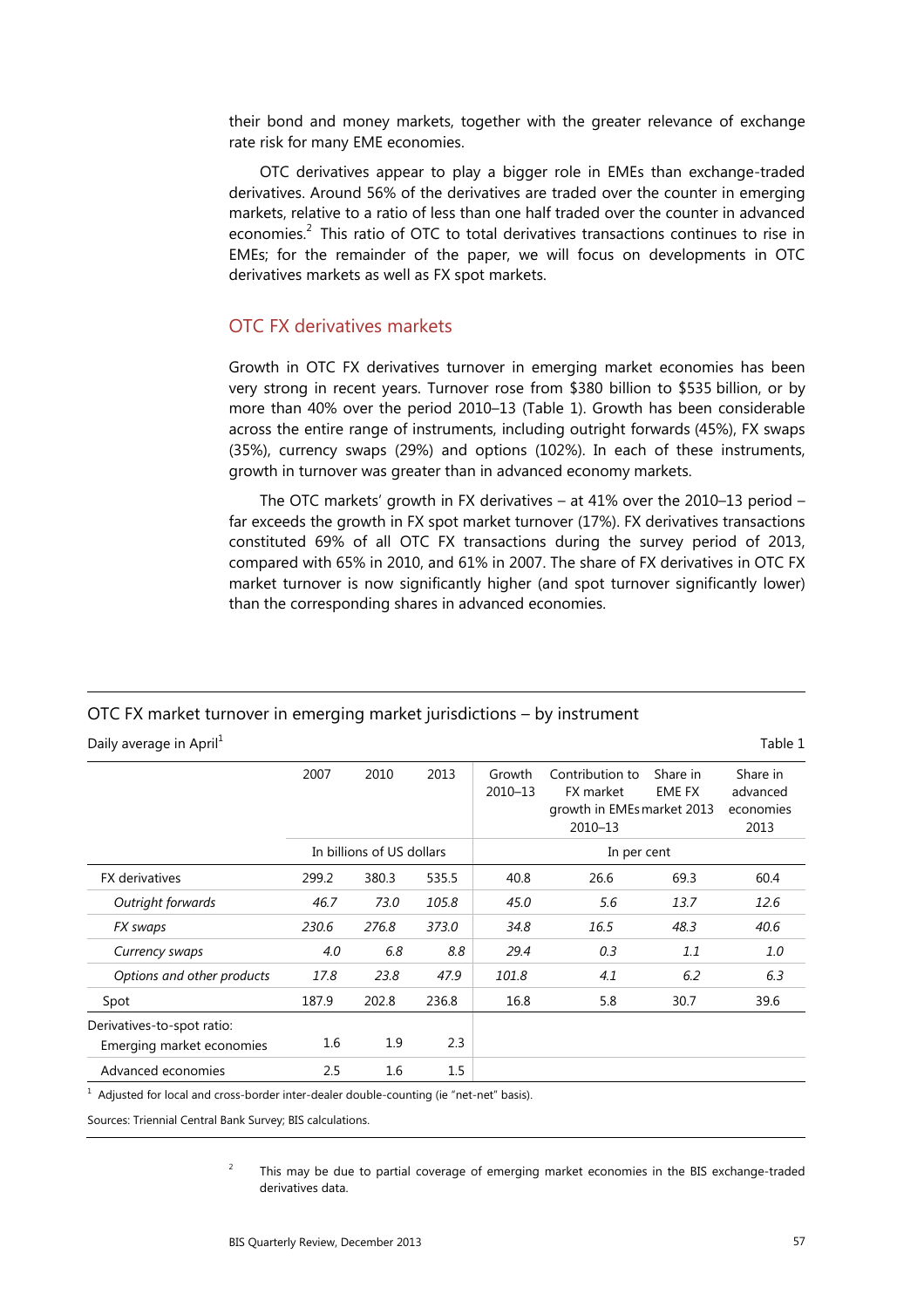The major contribution of FX derivatives to the growth in EME currencies turnover is consistent with the view that hedging demand and speculation by foreign portfolio investors – interested in mitigating the exchange rate risks of their local currency investments or speculating on currency movements – has grown in importance. At the same time, international capital flows are increasingly having an impact on the stability of domestic economies and financial systems (Lane (2013)). The relatively smaller share of spot trading in the FX market turnover of EME currencies may also reflect the still limited scale of high-frequency trading (HFT) in these currencies, as HFT is more common in spot than in derivatives markets.

#### The increasing importance of "other financial institutions"

Growth of OTC FX derivatives turnover in emerging markets has differed considerably across types of counterparty (Table 2). Increased dealing is most evident with "other financial institutions", which include non-reporting banks, institutional investors, hedge funds and proprietary trading firms as well as official sector financial institutions. The share of FX derivatives in total OTC derivatives turnover increased from 30% to 32% over the period 2010–13, after an even more pronounced increase in 2007–10. Meanwhile, the share of trade with reporting dealers, usually commercial and investment banks, has fallen from 61% to 58% in 2007 and 2010, and to 57% in 2013.

Several factors underpin this trend. In particular, whereas trading in major currencies has incurred very low transaction costs for some time, many EME currencies have only recently achieved lower costs of trading (see Rime and

#### OTC FX market turnover in emerging market jurisdictions – by counterparty

|                              | 2007  | 2010                      | 2013  | Growth<br>2010-13 | Share in EME<br>FX market<br>2013 | Share in<br>advanced<br>economies 2013 |  |
|------------------------------|-------|---------------------------|-------|-------------------|-----------------------------------|----------------------------------------|--|
|                              |       | In billions of US dollars |       | In per cent       |                                   |                                        |  |
| FX market                    | 487.0 | 583.1                     | 772.3 | 32.5              | 100.0                             | 100.0                                  |  |
| Reporting dealers            | 287.2 | 318.9                     | 422.1 | 32.4              | 54.7                              | 36.0                                   |  |
| Other financial institutions | 114.2 | 183.0                     | 234.7 | 28.2              | 30.4                              | 56.3                                   |  |
| Non-financial customers      | 85.7  | 81.1                      | 115.5 | 42.4              | 15.0                              | 7.6                                    |  |
| Spot                         | 187.9 | 202.8                     | 236.8 | 16.8              | 30.7                              | 39.6                                   |  |
| Reporting dealers            | 103.3 | 98.2                      | 119.3 | 21.5              | 15.4                              | 12.2                                   |  |
| Other financial institutions | 43.7  | 67.7                      | 64.8  | $-4.3$            | 8.4                               | 24.4                                   |  |
| Non-financial customers      | 40.9  | 36.9                      | 52.7  | 42.7              | 6.8                               | 3.0                                    |  |
| <b>FX</b> derivatives        | 299.2 | 380.2                     | 535.5 | 40.8              | 69.3                              | 60.4                                   |  |
| Reporting dealers            | 183.9 | 220.7                     | 302.8 | 37.2              | 39.2                              | 23.9                                   |  |
| Other financial institutions | 70.5  | 115.3                     | 169.8 | 47.3              | 22.0                              | 31.9                                   |  |
| Non-financial customers      | 44.8  | 44.2                      | 62.8  | 42.0              | 8.1                               | 4.7                                    |  |
|                              |       |                           |       |                   |                                   |                                        |  |

Daily average in April<sup>1</sup>  $\blacksquare$ 

 $1$  Adjusted for local and cross-border inter-dealer double-counting (ie "net-net" basis).

Sources: Triennial Central Bank Survey; BIS calculations.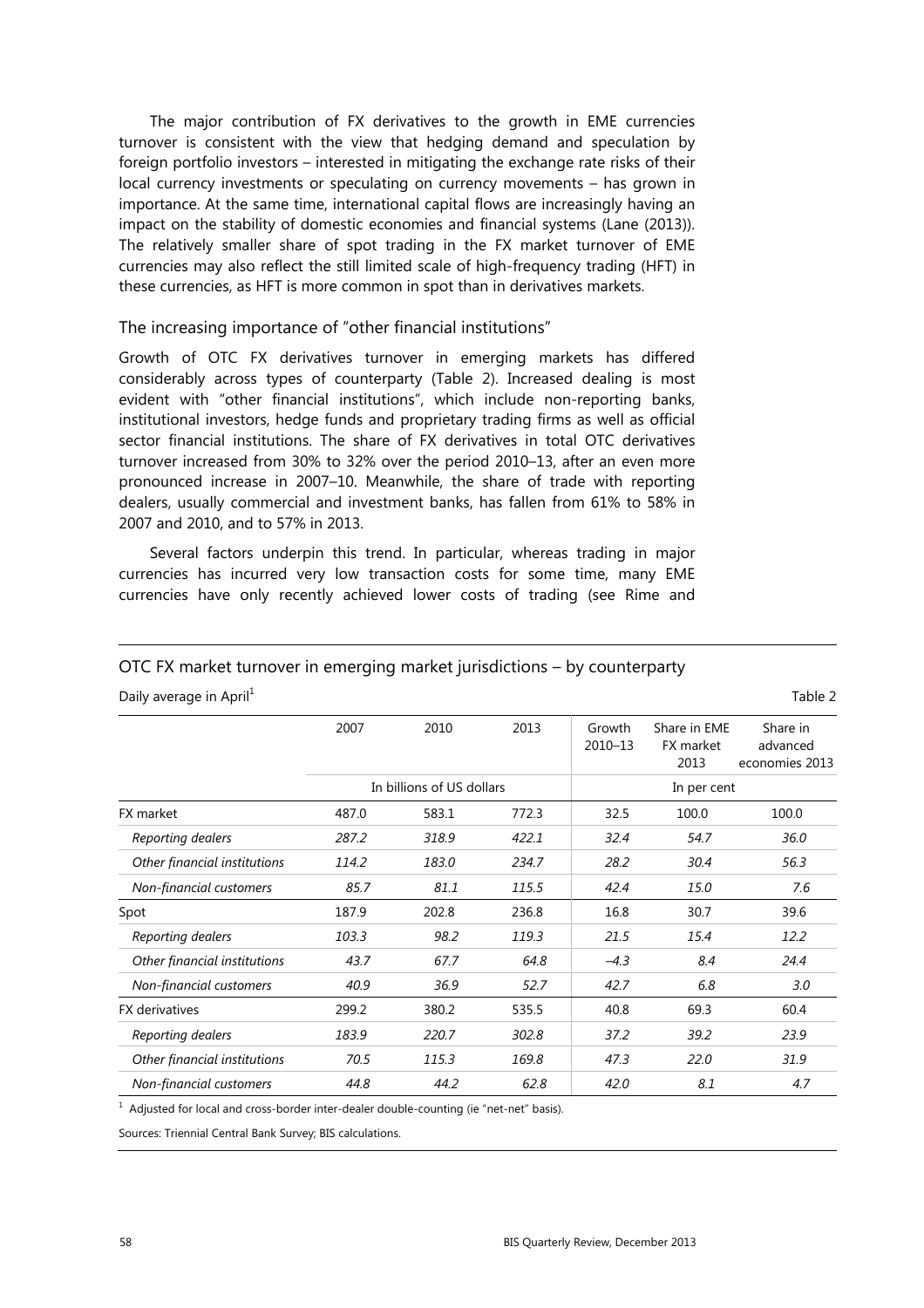Schrimpf (2013)).<sup>3</sup> It is also possible that high interest rate differentials and the scope for leveraged carry trades in some EME currencies have increased investor interest: particularly strong growth was seen between April 2010 and April 2013 in many high-interest rate currencies commonly identified as carry trade targets, such as the Indian rupee, Mexican peso and Turkish lira. The reduction of barriers to capital mobility in some countries may also account for an increasing importance of turnover with "other financial institutions". In the past, limited capital account openness reduced the share of trading with financial customers (Tsuyuguchi and Wooldridge (2008)).

Another possible explanation is that the activity of "other financial institutions" may in part reflect official sector interaction with currency markets, such as FX intervention where the official sector has leaned against appreciation pressures. The new survey breaks down the category of other financial institutions into subcategories. Notably, official sector financial institutions generally occupy a larger share in the category of "other financial institutions" in emerging economies (around 7%) than in advanced ones (2%). The share is highest in emerging Asia (8%), even more so when the region's two largest financial centres are not included (10%).

#### OTC interest rate derivatives

Interest rate derivatives markets in EMEs are still at an early stage of development. They have grown by one third over the past three years, but the average daily turnover of \$84 billion (Table 3) remains at only 15% the size of FX OTC markets. Interest rate derivatives turnover in EMEs is also less than 4% of that in advanced economies, compared with a much larger proportion of 19% for OTC FX derivatives turnover. When it comes to turnover on exchanges only, EMEs also lag, at 3% of the turnover on advanced economy exchanges.

Growth in EME interest rate derivatives turnover was almost completely driven by Asia. Activity was particularly strong in Hong Kong SAR and Singapore, which together accounted for 16 percentage points of the 33% growth. By contrast, turnover fell by 35% in Latin America, owing to a 50% decline in interest rate derivatives in Brazil, the most active market in the region.

The lagging development of EME interest rate derivatives relative to FX markets is also reflected in the large share of the reporting dealer segment. Nearly 60% of transactions go through reporting dealers, only marginally lower than in previous surveys. By contrast, in advanced economies the turnover share of reporting dealers is barely more than one third.<sup>4</sup>

<sup>3</sup> High-frequency trading was a reason cited earlier for the rapid growth in advanced economies of trading with "other financial institutions" (King and Rime (2010)). But we think that is unlikely to be the case in emerging markets, at least not to the same extent, because HFT is more common in spot than in derivatives markets. High-frequency trading in EME currencies, however, may pick up in the future, as EME currencies are increasingly featured on the relevant electronic trading platforms.

<sup>4</sup> The other main category, "other financial institutions", accounts for only 33% of OTC IR derivatives turnover in EMEs (59% in advanced economies). Although a further breakdown of this category is not available, this likely reflects the smaller turnover share of institutional investors, hedge funds and proprietary traders. Typically, this is an indication of an early stage of market development.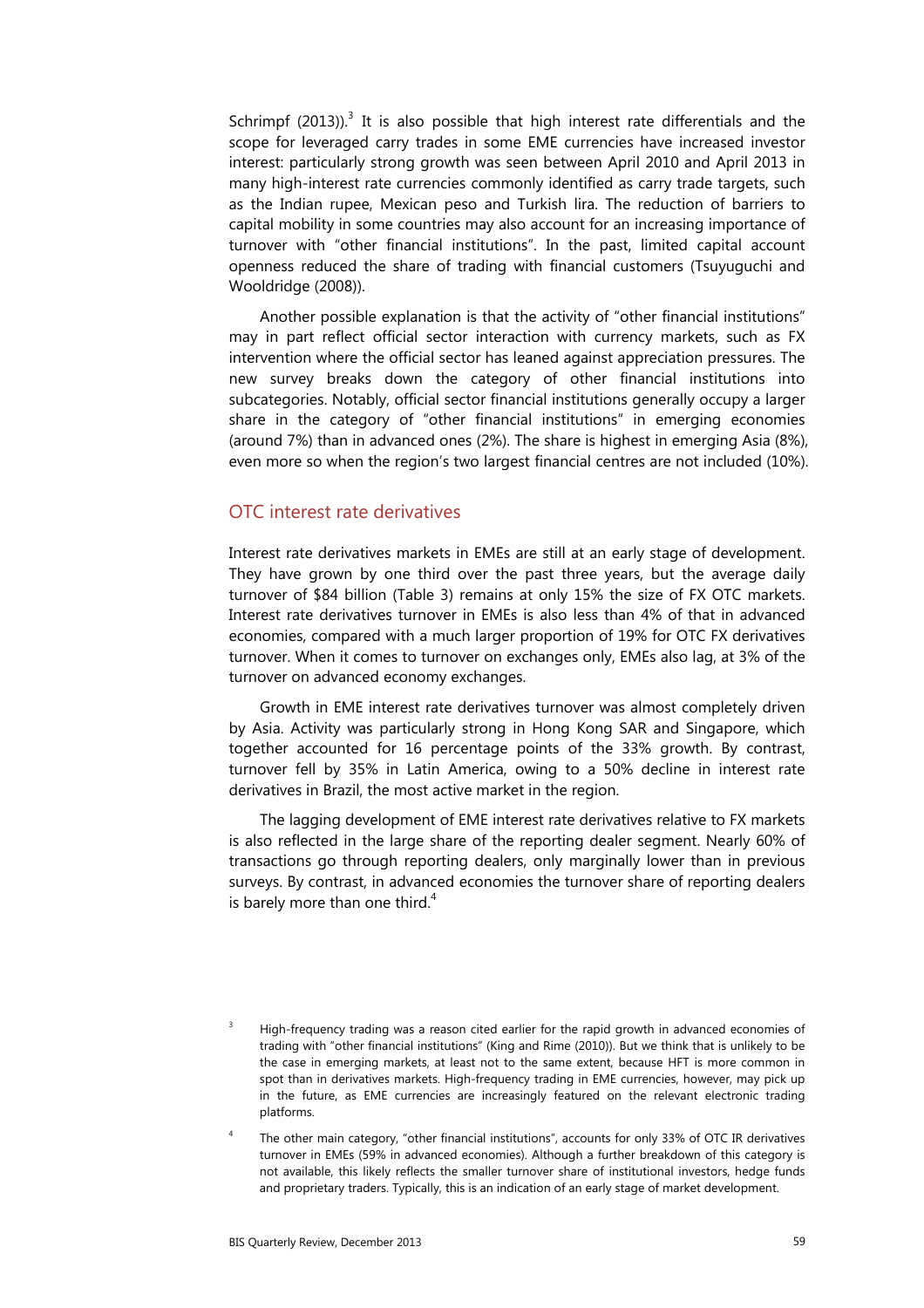#### OTC interest rate derivatives turnover in emerging market jurisdictions<sup>1</sup>

Daily average in April<sup>2</sup> Table 3

|                                   | 2007    | 2010                      | 2013    | Growth<br>2010-13 | Contribution to<br>IR derivatives<br>market growth<br>in EMEs<br>2010-13 | Share in EME<br>market 2013 |  |  |
|-----------------------------------|---------|---------------------------|---------|-------------------|--------------------------------------------------------------------------|-----------------------------|--|--|
|                                   |         | In billions of US dollars |         | In per cent       |                                                                          |                             |  |  |
| Total emerging economies          | 66.8    | 63.0                      | 83.8    | 32.9              | 32.9                                                                     | 100                         |  |  |
| Total advanced economies          | 1,618.7 | 1,990.7                   | 2,259.2 | 13.5              |                                                                          |                             |  |  |
| Asia                              | 58.0    | 49.0                      | 67.1    | 37.0              | 29.4                                                                     | 80.1                        |  |  |
| Hong Kong SAR                     | 11.6    | 12.1                      | 18.7    | 54.4              | 10.7                                                                     | 22.3                        |  |  |
| Singapore                         | 37.4    | 22.0                      | 25.5    | 16.1              | 5.7                                                                      | 30.4                        |  |  |
| Korea                             | 3.9     | 8.1                       | 5.8     | $-28.0$           | $-3.7$                                                                   | 6.9                         |  |  |
| Other                             | 5.2     | 6.8                       | 17.1    | 150.8             | 16.7                                                                     | 20.4                        |  |  |
| Latin America                     | 2.1     | 7.9                       | 5.2     | $-34.5$           | $-4.5$                                                                   | 6.2                         |  |  |
| <b>Brazil</b>                     | 0.1     | 6.6                       | 3.3     | $-49.7$           | $-5.4$                                                                   | 4.0                         |  |  |
| Mexico                            | 2.0     | 1.2                       | 1.7     | 42.2              | 0.8                                                                      | 2.0                         |  |  |
| Central and eastern Europe        | 3.1     | 1.5                       | 2.5     | 68.1              | 1.6                                                                      | 3.0                         |  |  |
| Poland                            | 2.0     | 1.2                       | 2.1     | 81.9              | 1.5                                                                      | 2.5                         |  |  |
| Other emerging market economies   | 3.5     | 4.6                       | 9.0     | 94.3              | 7.1                                                                      | 10.8                        |  |  |
| Memo:<br>With reporting dealers   | 43.3    | 39.0                      | 49.3    | 26.7              | $\bullet$                                                                | 58.9                        |  |  |
| With other financial institutions | 20.1    | 21.2                      | 27.3    | 28.7              |                                                                          | 32.6                        |  |  |
| With non-financial customers      | 2.7     | 2.8                       | 7.0     | 148.5             |                                                                          | 8.4                         |  |  |

<sup>1</sup> Forward rate agreements, interest rate swaps, interest rate options and other interest rate products. <sup>2</sup> Adjusted for local and crossborder inter-dealer double-counting (ie "net-net" basis).

Source: Triennial Central Bank Survey.

# The trading of EME currencies: onshore versus offshore

The earlier analysis has focused on FX trading in EME *jurisdictions*, but in recent years the trading of EME *currencies* – in particular offshore – has been even more buoyant. Global OTC FX spot and derivatives transactions grew by more than 71% in the 2010–13 period (Table 4). This is well above the growth of FX transactions taking place in EME jurisdictions alone. This increase in global turnover is far greater than the 34% increase in turnover seen for advanced economy currencies.

Among emerging market currencies, those of emerging Asia still account for almost half (47%) of total turnover, while those of Latin America and central/eastern Europe account for 22% and 24%, respectively. Turnover in Latin American currencies has increased the most, by 144% between 2010 and 2013. Although starting from a much lower base, Latin America contributed virtually the same amount to the growth of EME currency turnover as did emerging Asia. Among specific currencies, turnover growth in the Chinese renminbi, Mexican peso and Brazilian real has been particularly rapid at 249%, 171% and 117%, respectively.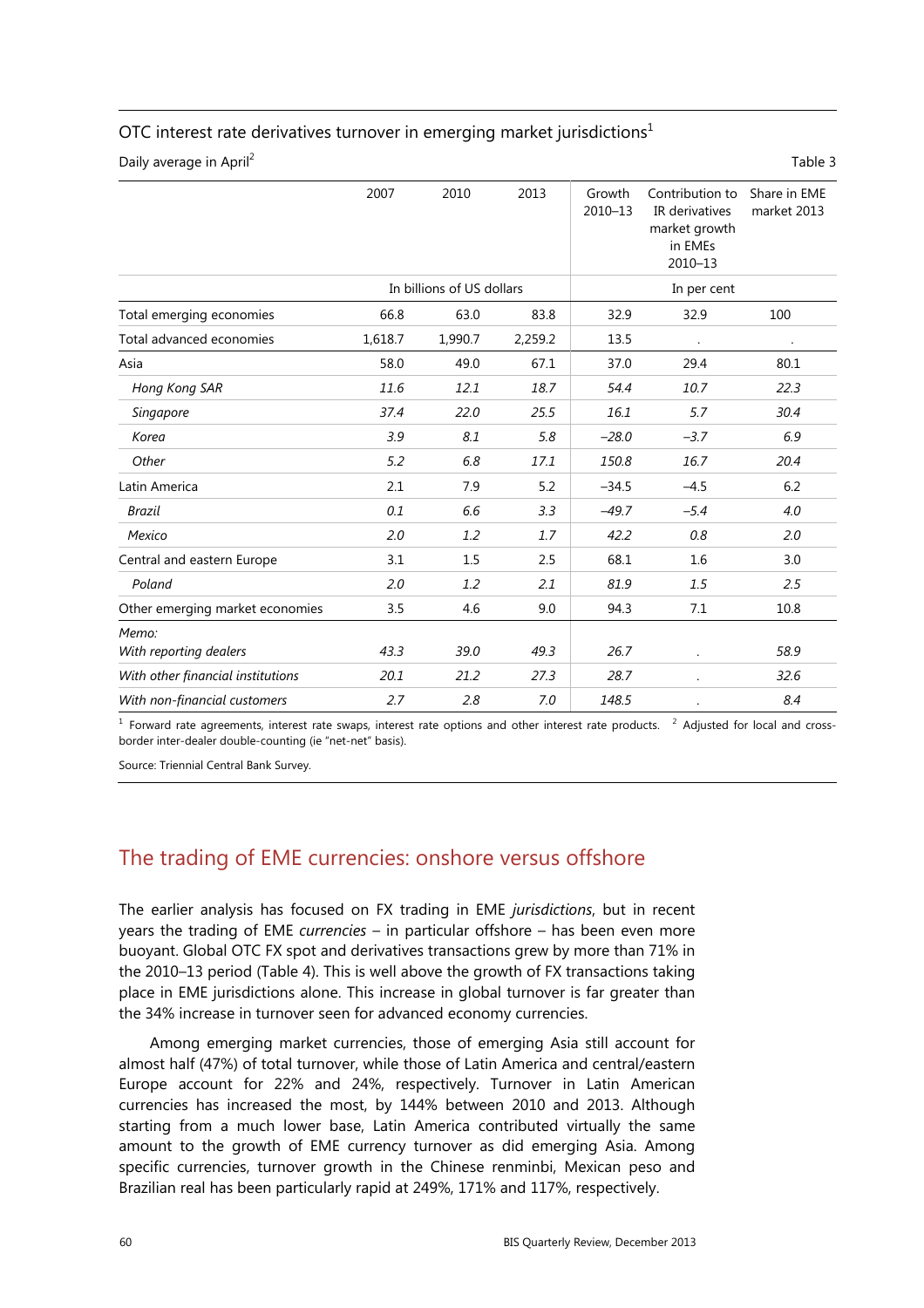The most rapid growth in the turnover of EME currencies has been in the offshore component.<sup>5</sup> the offshore share of total FX transactions has steadily increased across a broad spectrum of currencies (Graph 2). While the offshore trading share of a currency is not the only indicator, it is an important gauge of how international a currency is. $^{6}$  Overall, growth in the daily offshore turnover of Asian currencies contributed 35 percentage points to their total growth of 41% in the 2010–13 period. A similar pattern emerges for the other major EME regions Latin America and central/eastern Europe. This is also consistent with previous periods such as 2007–10, when offshore trades were an equally dominant driver of turnover

#### Emerging market currencies – global FX OTC market turnover

| Daily average in April <sup>1</sup><br>Table 4 |         |                           |         |                       |                                                            |                      |  |
|------------------------------------------------|---------|---------------------------|---------|-----------------------|------------------------------------------------------------|----------------------|--|
|                                                | 2007    | 2010                      | 2013    | Growth<br>$2010 - 13$ | Contribution to<br>growth in EME<br>currencies 2010-<br>13 | Global share<br>2013 |  |
|                                                |         | In billions of US dollars |         | In per cent           |                                                            |                      |  |
| Emerging market currencies                     | 415.7   | 587.5                     | 1,006.6 | 71.4                  | 71.4                                                       | 18.8                 |  |
| <b>Emerging Asian currencies</b>               | 236.0   | 332.9                     | 468.2   | 40.7                  | 23.0                                                       | 8.8                  |  |
| Chinese renminbi                               | 15.0    | 34.3                      | 119.6   | 249.0                 | 14.5                                                       | 2.2                  |  |
| Hong Kong dollar                               | 89.9    | 94.0                      | 77.4    | $-17.6$               | $-2.8$                                                     | 1.4                  |  |
| Singapore dollar                               | 38.8    | 56.3                      | 74.6    | 32.5                  | 3.1                                                        | 1.4                  |  |
| Korean won                                     | 38.4    | 60.3                      | 64.2    | 6.5                   | 0.7                                                        | 1.2                  |  |
| Indian rupee                                   | 23.6    | 37.7                      | 52.8    | 39.8                  | 2.6                                                        | 1.0                  |  |
| Latin American currencies                      | 63.7    | 90.4                      | 220.9   | 144.3                 | 22.2                                                       | 4.1                  |  |
| Mexican peso                                   | 43.6    | 49.9                      | 135.3   | 170.9                 | 14.5                                                       | 2.5                  |  |
| <b>Brazilian real</b>                          | 13.1    | 27.2                      | 59.2    | 117.4                 | 5.4                                                        | 1.1                  |  |
| Central and eastern Europe                     | 78.6    | 126.9                     | 243.3   | 91.6                  | 19.8                                                       | 4.6                  |  |
| Russian rouble                                 | 24.9    | 35.8                      | 85.4    | 138.2                 | 8.4                                                        | 1.6                  |  |
| Turkish lira                                   | 5.9     | 29.3                      | 70.3    | 140.1                 | 7.0                                                        | 1.3                  |  |
| Polish zloty                                   | 25.4    | 32.0                      | 37.4    | 16.9                  | 0.9                                                        | 0.7                  |  |
| Other emerging market economies                | 37.4    | 37.2                      | 74.3    | 99.6                  | 6.3                                                        | 1.4                  |  |
| South African rand                             | 30.3    | 28.7                      | 59.6    | 107.8                 | 5.3                                                        | 1.1                  |  |
| Advanced economies                             | 5,984.4 | 7,173.4                   | 9,599.2 | 33.8                  |                                                            | 179.6                |  |
| US dollar                                      | 2,845.4 | 3,370.0                   | 4,652.2 | 38.0                  | $\ddot{\phantom{0}}$                                       | 87.0                 |  |
| Euro                                           | 1,231.2 | 1,550.8                   | 1,785.7 | 15.1                  |                                                            | 33.4                 |  |
| Japanese yen                                   | 573.4   | 754.2                     | 1,231.2 | 63.3                  |                                                            | 23.0                 |  |

 $1$  Adjusted for local and cross-border inter-dealer double-counting (ie "net-net" basis).

Sources: Triennial Central Bank Survey; BIS calculations.

5 We define offshore trades as all trades executed outside the jurisdiction where a currency is issued.

6 A currency's internationalisation involves many more dimensions than just the location of its trades. More generally, internationalisation implies a currency's increasing use by non-residents as a store of value (eg international reserve holdings), a medium of exchange (eg invoicing of trade), and a unit of account (Frankel (2012)). See also the discussion in Goldberg (2013).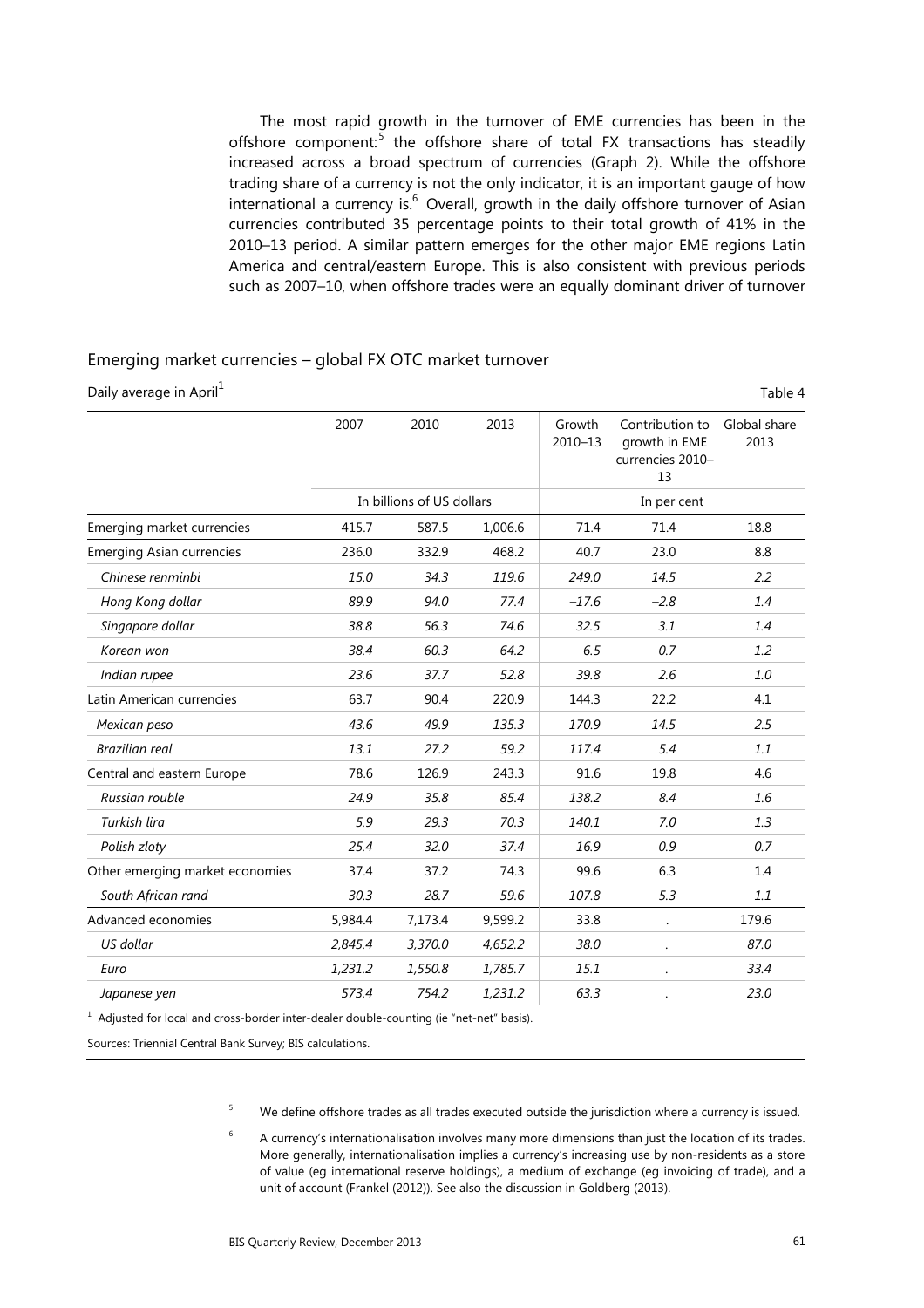



<sup>1</sup> Based on data adjusted for local and cross-border inter-dealer double-counting (ie "net-net" basis). <sup>2</sup> Latin American currencies = Argentine peso, Brazilian real, Chilean peso, Colombian peso, Mexican peso and Peruvian new sol. <sup>3</sup>  $3$  Weighted averages based on FX turnover. <sup>4</sup> Central and eastern European currencies = Bulgarian lev, Czech koruna, Hungarian forint, Lithuanian litas, Latvian lats, Polish zloty, Romanian leu, Russian rouble and Turkish lira. <sup>5</sup> Emerging Asian currencies = Chinese renminbi, New Taiwan dollar, Hong Kong dollar, Indian rupee, Indonesian rupiah, Korean won, Malaysian ringgit, Philippine peso, Singapore dollar and Thai baht. <sup>6</sup>  $6$  All emerging market currencies = Asia, CEE, Latin America, Bahrain dinar, Israeli new shekel, South African rand and Saudi riyal.

Sources: Triennial Central Bank Survey; BIS calculations.

in EME currencies.<sup>7</sup> Growth in EME FX turnover is also far in excess of related country trade growth, suggesting that the "financialisation" of EME currencies has continued as in earlier periods (McCauley and Scatigna (2013)).

### Role of the renminbi and limited regional trading of EME currencies

Despite the growth in offshore trading, the trading of most EME currencies within their proximate geographical region remains quite limited. Emerging Asia currencies are the most regionally traded among the major emerging market regions, with more than a quarter (26%) of trading taking place offshore, but within emerging Asia (Table 5). Nevertheless, offshore trading in the United Kingdom (19%) and the United States (8%) together account for a larger share in the turnover of emerging Asia currencies – and this despite the large offshore trading hubs in Hong Kong SAR and Singapore.

Within emerging Asia, the Chinese renminbi is playing an increasingly prominent role, as a significant part of its turnover is generated offshore within the region. Offshore turnover amounts to \$86 billion per day, equivalent to 72% of its total volume globally, and nearly two thirds is within emerging Asia. In this respect the Chinese renminbi is unique among all major emerging market currencies. Even

<sup>7</sup> Since 2013 the reporting of offshore trades in 24 non-G8 currencies is compulsory, correcting a downward bias affecting previous surveys. Until 2010, the reporting for "non-major" currencies was compulsory only in the issuing country, whereas reporting of offshore trades in non-major currencies was left to the discretion of the offshore jurisdiction.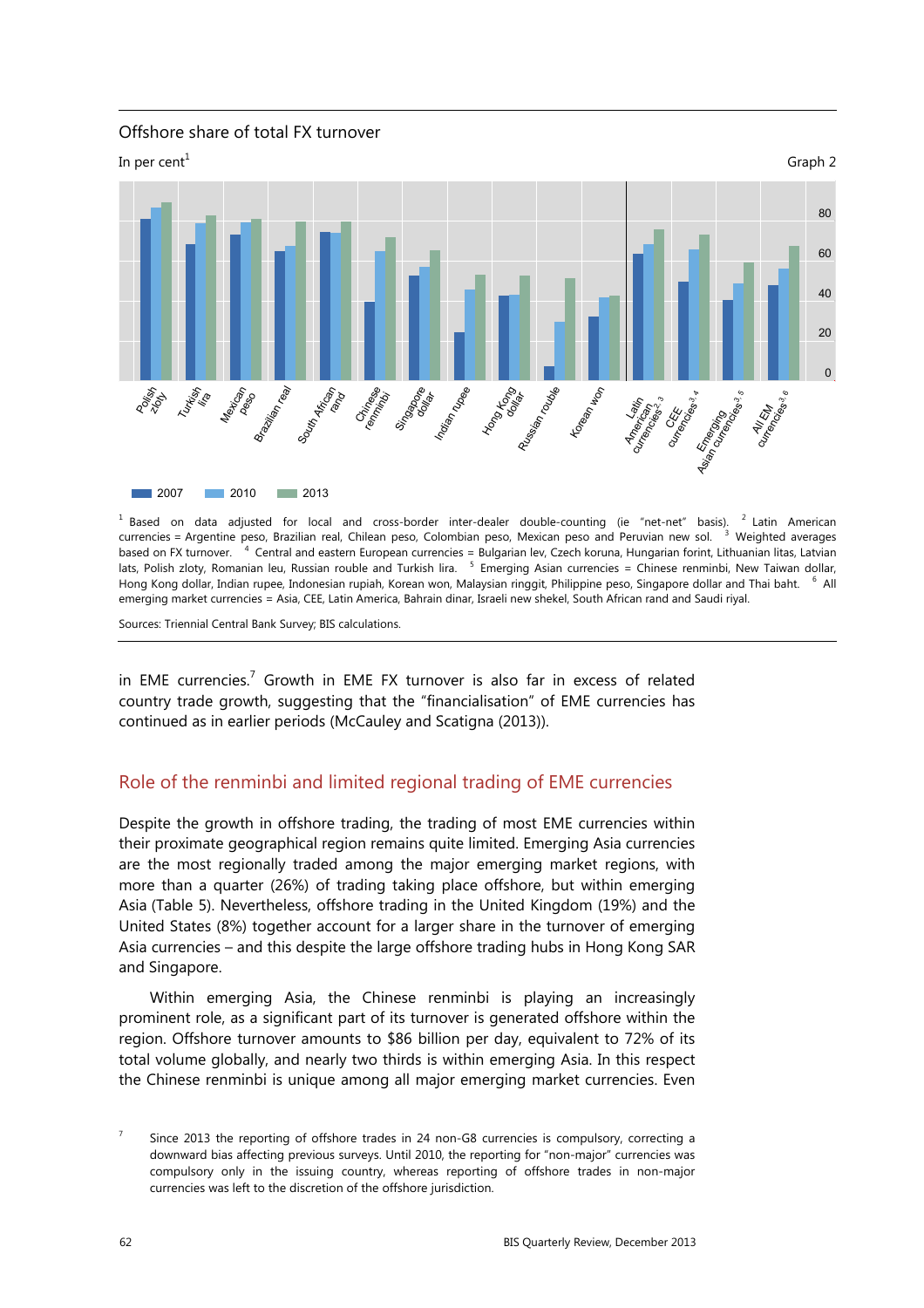though the high offshore ratio is in part due to restrictions on onshore trading, its greatly increased turnover within emerging Asia reflects China's increasingly dominant economic and financial role in the region (Park and Song (2011), Cheng et al (2013)).

No other major emerging market region possesses a regional currency with similar importance. Even though both Latin American and central/eastern European (CEE) currencies are to a large extent traded outside their home jurisdiction (offshore ratios of 76% and 73% respectively), their offshore penetration within their respective geographical regions is virtually zero. While the Mexican peso and the Brazilian real are now the first and fifth most traded EME currencies globally, their growth has been driven mainly by derivatives markets located in the United States (41%) and the United Kingdom (26%). Meanwhile, the euro area's role for the trading of CEE currencies has become quite limited (8% of total and 11% of offshore turnover) – perhaps the result of its banks shifting trading desks to London.

| Daily average in April, $1$ shares in total – onshore and offshore – OTC FX market turnover |                      |                                            |                                 |                                                           |             |      |              | Table 5 |
|---------------------------------------------------------------------------------------------|----------------------|--------------------------------------------|---------------------------------|-----------------------------------------------------------|-------------|------|--------------|---------|
|                                                                                             | Offshore<br>turnover | Offshore<br>share in<br>global<br>turnover | Intra-<br>regional<br>share $2$ | Share of<br>regional<br>financial<br>centres <sup>3</sup> | <b>UK</b>   | US   | Euro<br>zone | Other   |
|                                                                                             | USD bn               |                                            |                                 |                                                           | In per cent |      |              |         |
| Emerging market currencies <sup>4</sup>                                                     | 678.7                | 67.4                                       | 12.6                            |                                                           | 29.9        | 16.4 | 4.6          | 3.9     |
| Emerging Asian currencies <sup>4</sup>                                                      | 277.2                | 59.2                                       | 26.6                            | 25.3                                                      | 18.8        | 8.4  | 2.6          | 2.8     |
| Chinese renminbi                                                                            | 86.1                 | 72.0                                       | 45.5                            | 43.7                                                      | 18.0        | 5.8  | 1.5          | 1.2     |
| Hong Kong dollar                                                                            | 40.7                 | 52.6                                       | 10.7                            | 8.1                                                       | 22.9        | 8.9  | 5.1          | 5.0     |
| Singapore dollar                                                                            | 48.8                 | 65.4                                       | 12.6                            | 11.4                                                      | 27.8        | 15.5 | 3.7          | 5.8     |
| Korean won                                                                                  | 27.4                 | 42.7                                       | 21.2                            | 21.1                                                      | 11.3        | 7.1  | 1.5          | 1.6     |
| Indian rupee                                                                                | 28.0                 | 53.0                                       | 27.0                            | 26.9                                                      | 15.1        | 8.5  | 1.1          | 1.5     |
| Latin American currencies <sup>4</sup>                                                      | 167.5                | 75.8                                       | 0.5                             | 0.4                                                       | 26.1        | 40.7 | 5.2          | 3.3     |
| Mexican peso                                                                                | 109.6                | 81.0                                       | 0.4                             | 0.3                                                       | 27.5        | 45.7 | 4.3          | 3.2     |
| <b>Brazilian real</b>                                                                       | 47.1                 | 79.6                                       | 0.2                             | 0.1                                                       | 29.3        | 39.8 | 7.9          | 2.5     |
| Central and eastern Europe <sup>4</sup>                                                     | 177.9                | 73.1                                       | 0.6                             | 0.1                                                       | 50.1        | 10.0 | 7.8          | 4.6     |
| Russian rouble                                                                              | 44.0                 | 51.6                                       | 0.6                             | 0.0                                                       | 35.9        | 7.4  | 4.5          | 3.1     |
| Turkish lira                                                                                | 58.1                 | 82.6                                       | 0.1                             | 0.0                                                       | 61.0        | 11.3 | 4.2          | 6.0     |
| Polish zloty                                                                                | 33.3                 | 89.0                                       | 0.7                             | 0.0                                                       | 54.1        | 14.0 | 13.0         | 7.2     |
| Other emerging market economies <sup>4</sup>                                                | 56.0                 | 75.4                                       | $\cdots$                        |                                                           | 44.9        | 15.4 | 5.1          | 10.1    |
| South African rand                                                                          | 47.4                 | 79.5                                       |                                 |                                                           | 45.1        | 17.7 | 5.5          | 11.2    |

Offshore trading of emerging market currencies, 2013

 $1$  Adjusted for local and cross-border inter-dealer double-counting (ie "net-net" basis).  $2$  Intraregional is defined as all offshore trades within the respective emerging market region.  $^{-3}$  Regional financial centres are defined as Hong Kong SAR and Singapore for emerging Asia, Brazil and Mexico for Latin America, and Turkey and Russia for central and eastern Europe. <sup>4</sup> For a full list of currencies of respective regions, see the footnote of Graph 2.

Sources: Triennial Central Bank Survey; BIS calculations.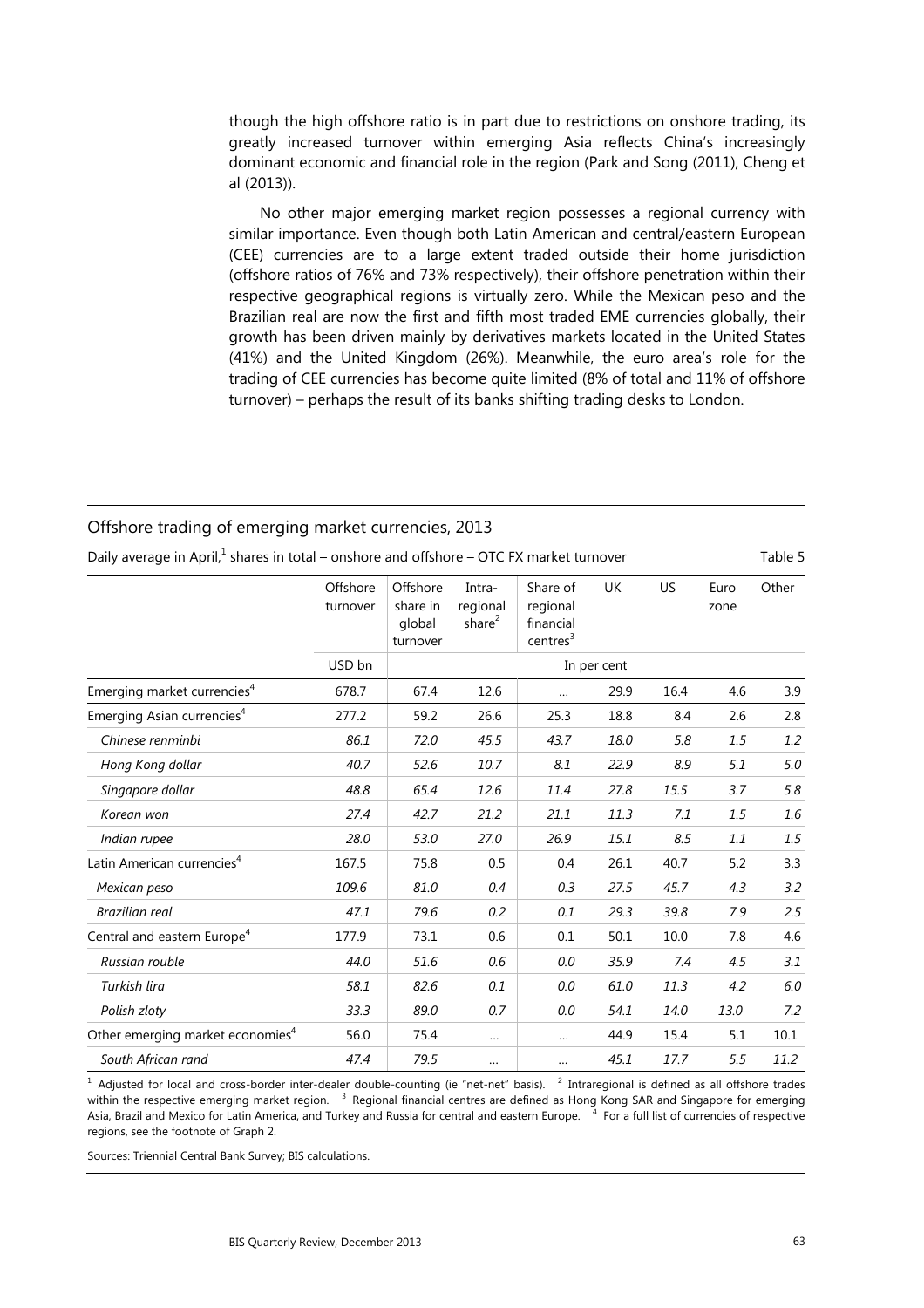### The UK as offshore trading hub and the US dollar as vehicle currency

As EME currencies became increasingly international, the United Kingdom established itself as their leading offshore trading hub. In total, 30% of all FX OTC market turnover involving EME currencies takes place in the United Kingdom (Table 5). The next largest offshore trading hub is the United States at 16%, with growth driven largely by the Mexican peso and Brazilian real. The United Kingdom, however, hosts a large share of turnover in all EME currencies, with virtually no exceptions. And its role as an offshore trading hub has been expanding. In 2007, the United Kingdom reported a share of 13% of the global FX market for EME currencies, which had risen to 22% by 2010, and further to 30% by 2013. $8$ 

Consistent with the growing internationalisation but limited regionalisation of EME currencies is the dominant and established role of the US dollar as a vehicle currency. The improved reporting of offshore trades against major EME currencies in the 2013 survey allows, for the first time, a precise and comprehensive view on EME currency trades against the US dollar. $^{9}$  Graph 3 shows all EME currencies for which these data have been collected. Overwhelmingly, the major EME currencies



 $<sup>1</sup>$  Based on data adjusted for local and cross-border inter-dealer double-counting (ie "net-net" basis).</sup>

Sources: Triennial Central Bank Survey; BIS calculations.

- 8 As reporting requirements have changed over time, this growth to some extent reflects underreporting in previous periods. See also footnote 5.
- 9 In addition to offshore trades of the US dollar against the Brazilian real, Chinese renminbi, Hong Kong dollar, Indian rupee, Korean won and South African rand as well as the G8 currencies covered in the 2010 survey, the latest survey requires reporting of US dollar trades against six additional emerging market currencies plus two advanced economy currencies: the Mexican peso, the Polish zloty, the Russian rouble, the Singapore dollar, the New Taiwan dollar and the Turkish lira; plus the New Zealand dollar and the Norwegian krone. Reporting of offshore turnover against the euro and Japanese yen has also been extended (for more details, see www.bis.org/publ/rpfx13.htm).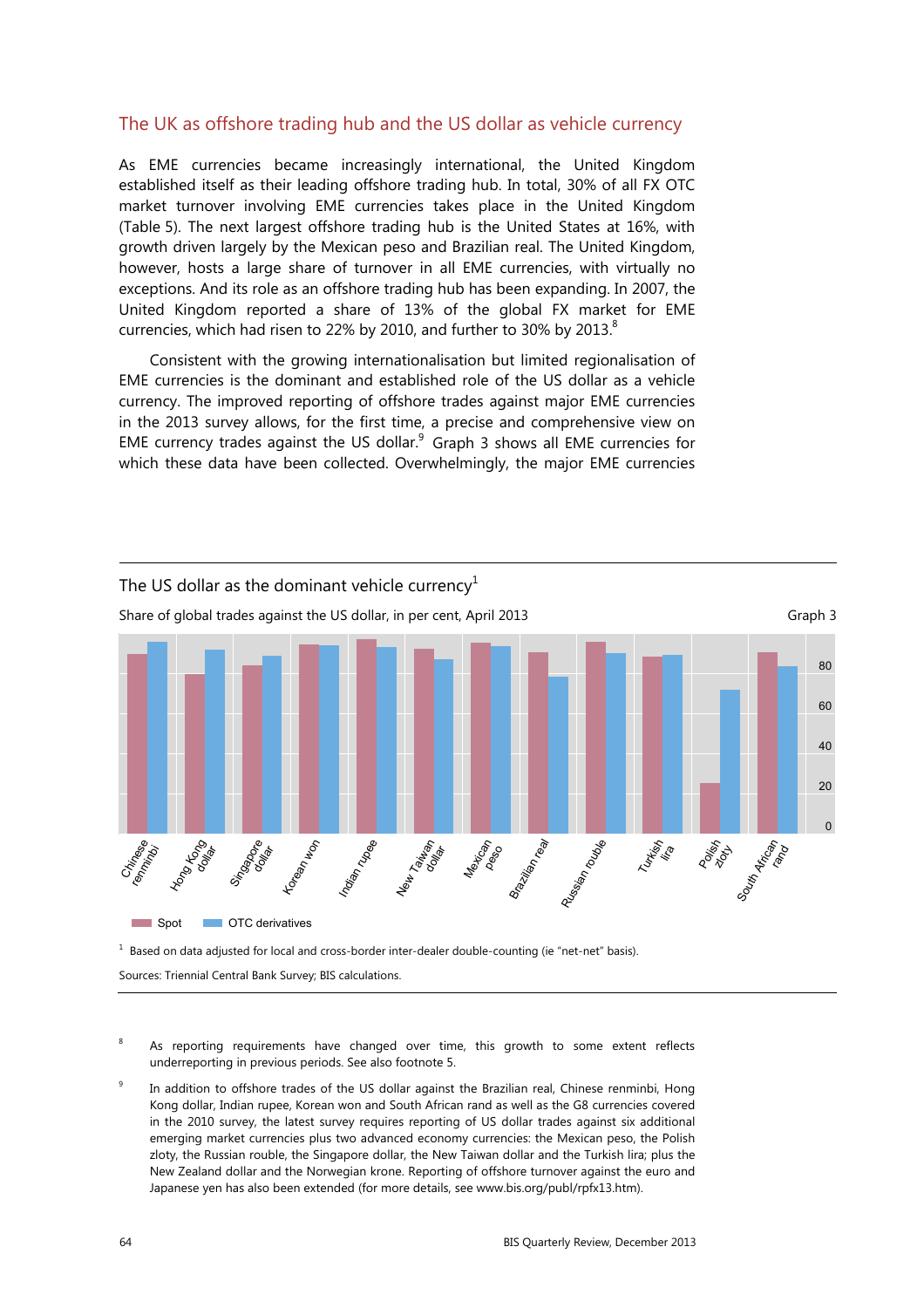are traded against the US dollar – and this holds true for both the spot and the OTC derivatives market.<sup>10</sup>

# Cross-border financial flows and the internationalisation of emerging market currencies

The large increase in FX turnover has coincided with surging cross-border financial flows to and from emerging markets over the same period. Very low interest rates and unconventional monetary policies in advanced economies during 2010–13 have increased the appetite of international investors and banks for emerging market assets (Caruana (2013), Rey (2013)). In addition, Europe's crises have encouraged many international investors to shift their focus more towards emerging markets.

Whereas the link between more broad-based macroeconomic measures, such as GDP per capita or cross-border trade, and FX market development is well documented, the link between cross-border financial linkages and FX market development has been less intensively studied.<sup>11</sup> We investigate the potential importance of this link by analysing the correlation between mutual fund flows<sup>12</sup> and FX market turnover. From EPFR, a data provider, we obtain weekly equity and bond mutual fund flows and their allocation to individual EMEs. We then approximate daily absolute turnover by averaging the sum of absolute weekly flows in April (divided by the average number of working days) over the 12 months leading up to the respective Triennial Survey dates (April 2007, 2010 and 2013). FX market turnover is measured as the global turnover of the respective EME currencies from the Triennial Surveys.

Graph 4 shows the bivariate correlations of mutual fund portfolio flows and FX turnover for the major EME regions. The scatter plots depict one point for each country's gross cross-border portfolio flows (x-axis, in logs) and global FX market turnover in the corresponding currency (y-axis, in logs). In each panel we plot all available portfolio flow–currency turnover pairs for the last three Triennial Surveys together.

Consistent with the idea that international investors could be an important driver of the growing demand for EME currencies, each panel in Graph 4 exhibits a positive and statistically highly significant relationship between portfolio flows into and out of emerging markets and the FX market turnover in the respective currencies. The estimated size of the link varies across EME regions, but is in all cases economically meaningful. In the case of Asia, for instance, a 10% increase in cross-border fund flows is associated with a 7% increase in global FX turnover in

 $10$  This applies to both onshore trades and offshore trades (89% and 86% of trades are made against the US dollar respectively). An exception is the Polish zloty, which particularly in the spot market is exchanged mainly with the euro.

 $11$  One exception is Thimann (2008), who finds that the development of financial instruments denominated in an emerging economy's domestic currency helps to explain the size of crossborder portfolio holdings.

Mutual fund flows are also proxy for the investment activity of international investors, who are likely to be a main driver for currency hedging demand. Hence, our measure allows a more direct interpretation of the results, but it is narrower than the portfolio flows from balance of payments data used in the literature (Forbes and Warnock (2012)).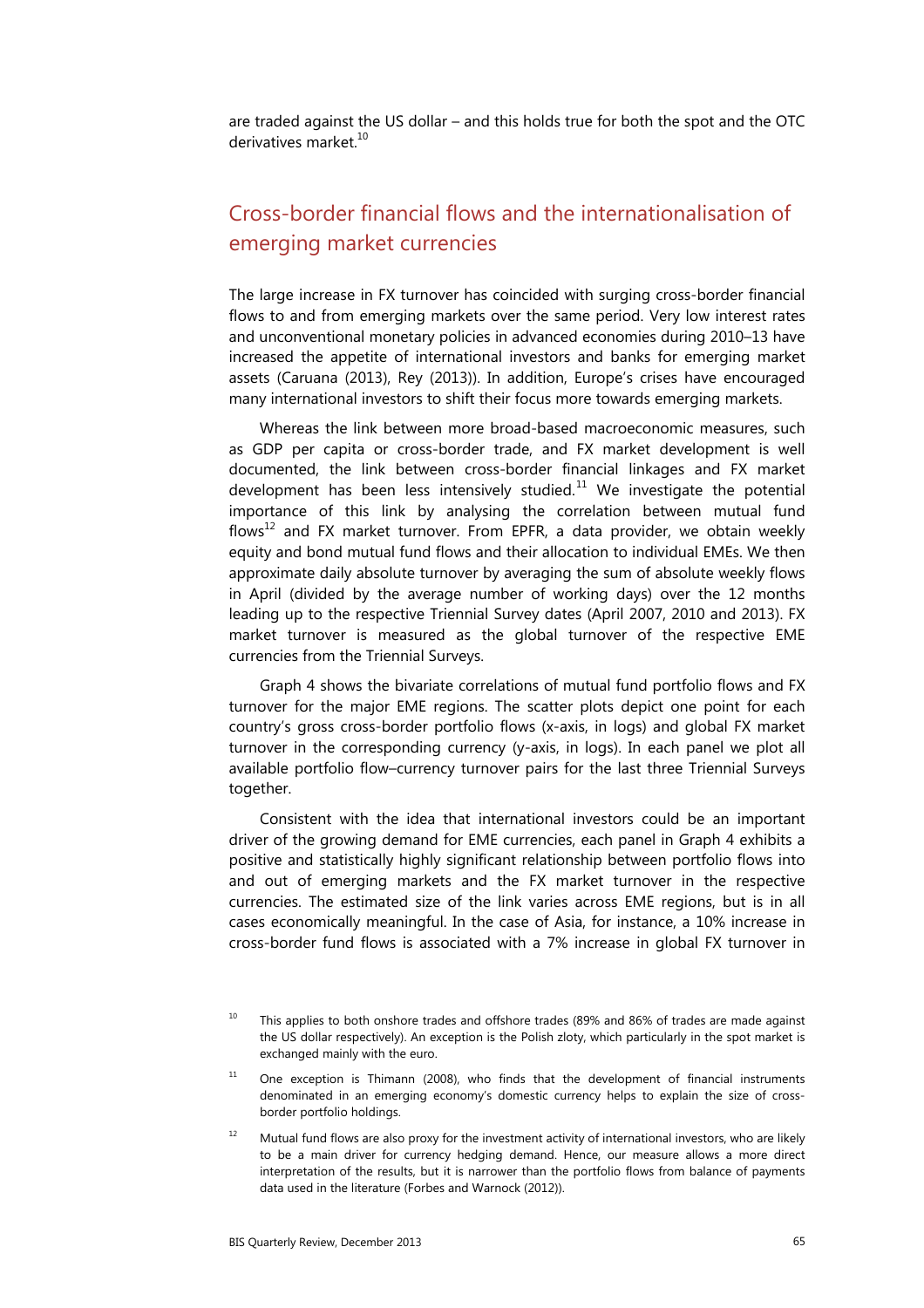#### Cross-border portfolio flows and FX market turnover in EME currencies

In logarithms of millions of US dollars, for respective countries in April 2007, 2010 and 2013 Graph 4

Asia Latin America Central and eastern Europe 12 12 12 FX market turnover<sup>1</sup> FX market turnover<sup>1</sup> FX market turnover<sup>1</sup> FX market turnover -X market turnover FX market turnover 11 11 10 10  $1<sub>0</sub>$ ∧ ∧ ∧ $_{\text{at}}$  = 1.05  $|0.731$  $0.503$ 8  $R^2$  $R^2 = 0.368$  $= 0.700$  $= 0.456$ 9  $R^2$  $\overline{a}$ 8 6 8 4567 34567 3456 Portfolio flows<sup>2</sup> Portfolio flows<sup>2</sup> Portfolio flows<sup>2</sup>

Sources: Triennial Central Bank Survey; EPFR; BIS calculations.

emerging Asia currencies; in Latin America the link is even stronger, at  $10\%$ <sup>13</sup> While the results are tentative and should be interpreted with caution, they are nevertheless suggestive of a significant role for financial flows in explaining the increased turnover in EME currencies.

# Conclusion

FX market growth in emerging market currencies is driven mainly by growth in derivatives markets. At the same time, an increasing share of emerging market currencies is traded offshore and, in that sense, these currencies are becoming more international. However, with the significant exception of the Chinese renminbi in emerging Asia, the offshore trading of EME currencies within their proximate geographical region is relatively small. One explanation for both the strong growth in the derivatives market and the internationalisation of EME currencies is the increasing demand from international investors to expand or hedge exposure to currency risk, as reflected in the strong correlation between growth in EME currency turnover and cross-border mutual fund flows.

 $<sup>1</sup>$  In logarithms of millions of US dollars. Average daily turnover in April 2007, 2010 and 2013 for currencies issued in respective countries</sup> (adjusted for local and cross-border inter-dealer double-counting, ie "net-net" basis). <sup>2</sup> In logarithms of millions of US dollars. Estimated absolute cross-border portfolio flows by country allocation. Previous 12-month average of sum of weekly inflows plus outflows in April (divided by 21.5 working days). The t-statistics on the x-coefficient regressions presented in the first, second, and third panels are 4.0, 6.1 and 3.3, respectively.

<sup>&</sup>lt;sup>13</sup> This represents the total effect of financial flows on FX OTC turnover, including the potential effects of other variables such as GDP or trade on financial flows. When GDP is included in the regression, the coefficients on fund flows remain consistently positive, but the coefficients on GDP are insignificant or negative. Estimates are highly similar when looking at the correlation between cross-border flows and derivatives market turnover only.